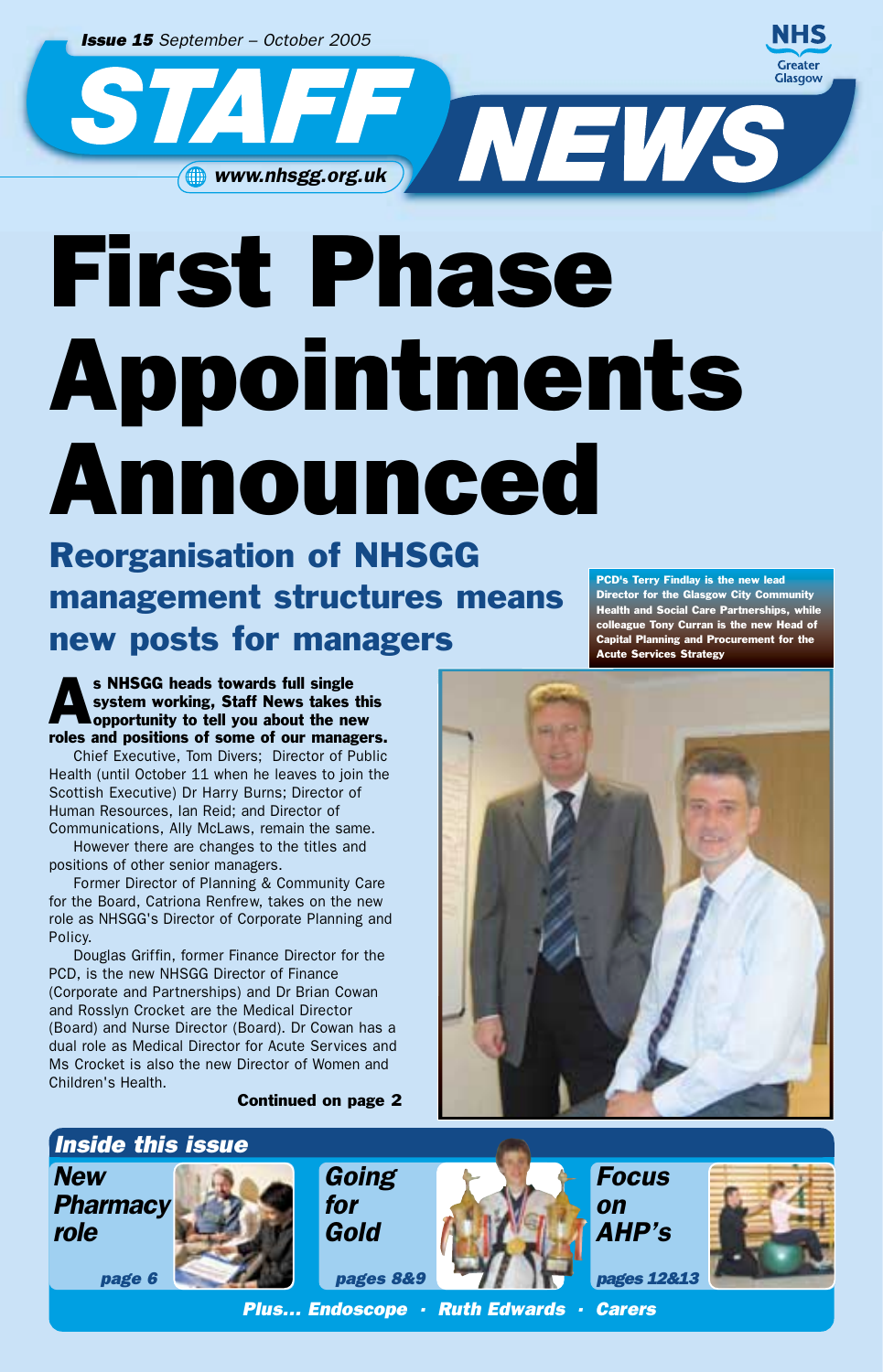## General News

## New Appointments

## Don't leave it - report it!

## ccidents can happen in all walks of life and the NHS is no different.

The reporting of accidents and incidents that happen in our hospitals, health centres, clinics or management offices is an essential part of our health and safety management system.

Whether an accident or incident has happened to a member of staff, a patient or a visitor, it should be reported. If accidents and incidents aren't reported the necessary steps can't be taken to prevent them happening again.

Even near misses should be reported, especially if an incident had the potential to cause injury or damage to staff, patients, visitors or NHS equipment and property.

The type of accidents and incidents that should be reported include:

- slips, trips and falls;
- fires;
- violent or aggressive behaviour;
- needlestick injuries;
- spillages;
- and any exposure to harmful substances.

As much information as possible should be recorded on the appropriate forms (either an IR1 or an AR1) to enable Health and Safety advisors to monitor where accidents or incidents are occurring and to

make sure this doesn't happen again. Please make sure that if an accident or incident happens in your place of work, it is properly reported.

## Having Problems Seeing StaffNet?

In the last Staff News, we reported that StaffNet Comms was going to become the new default page you see when you open your Web browser (Internet Explorer).

However, it has come to our attention that this isn't the case for a small number of staff. If you're one of them, do not despair! You can still access the site by entering the following address into your Web browser:

#### http://staffnetcomms

Once you're on the site, you may be able to set this to your default homepage. If you're not sure how to do this, then it's best to seek advice - log a call with the Helpdesk on #650 and your local IT department will help. Work is ongoing to change the homepages for the remaining staff, but this will take time to complete.

# First Phase

### *Continued from page 1*

#### Other key appointments at Board level include:

- Associate Board Medical Director
- Dr Bill Anderson
- Medical Director, New Children's Hospital Project
- Morgan Jamieson
- Head of Human Resources (Partnerships)
- Andy Carter
- Head of Performance and Corporate Reporting
- David Walker
- Head of Inequalities and Health Improvement
- Sue Laughlin
- Head of Clinical Governance
- Andrew Crawford

## *Top level appointments in the rest of NHSGG are as follows.....*

#### Acute Services

- Chief Operating Officer
- Robert Calderwood
- Finance Director
- Peter Gallagher
- Head of Prescribing Policy
- Kate McKean
- Medical Director
- Dr Brian Cowan
- Nurse Director
- Margaret Smith

### Acute Services Strategy

- Head of Service Planning
- Pat Kilpatrick
- Head of Capital Planning and Procurement
- Tony Curran



Meet the new Director of Facilities Alex McIntyre

#### Diagnostics Directorate

- Director Jim Crombie
- General Manager Laboratory Medicine
- Isabel Ferguson

#### Emergency Care and Medical Specialties Directorate

- Associate Medical Director
- David Stewart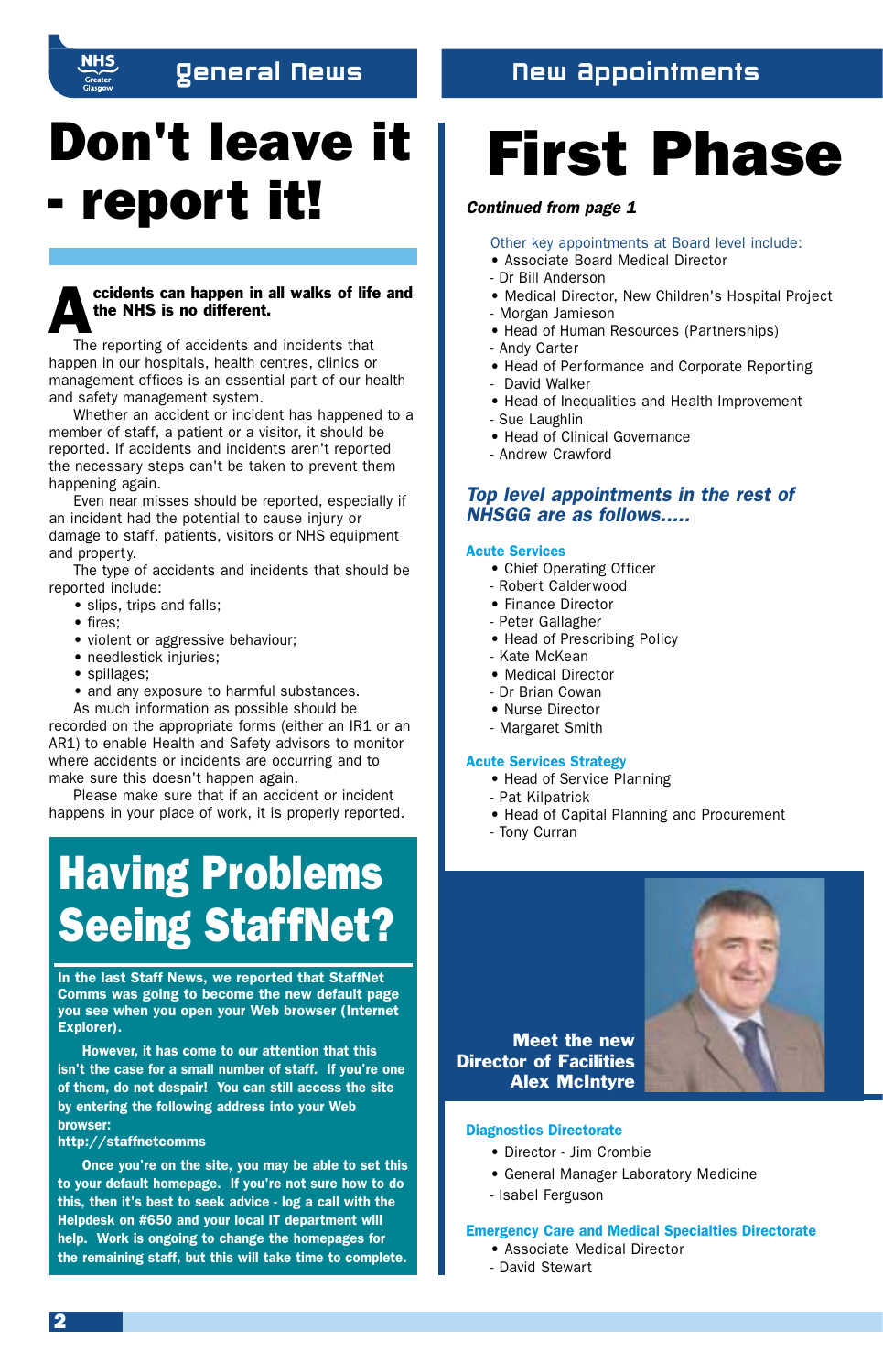## New Appointments



# Appointments Announced



Eleanor Stenhouse is the new Head of Midwifery with Women and Children's Health

- Head of Nursing
- Cath McFarlane
- General Manager: North & East Sector General Medicine and City-wide Cardiology and Renal Medicine
- Alan Hunter

#### Facilities Directorate

- Director Alex McIntyre
- General Manager Facilities
- Alistair MacLean, William Hunter, Mary Ann Kane
- General Manager, CHP Facilities
- David Pace

### Oral Health Directorate

- Director Kevin Hill
- Head of Planning and Health Improvement
- Anna Baxendale

### Regional Services Directorate

- Director Jonathan Best
- Head of Nursing John Stuart

#### Rehabilitation and Assessment Directorate

- Director Anne Harkness
- Head of Nursing Ellen Hudson
- General Manager (North)
- Jane Arroll
- General Manager (South)
- Marie Farrell

## Surgery and Anaesthetics Directorate

- Director Jane Grant
- Associate Medical Director
- Tim Cooke
- Head of Nursing
- Lesley Meikle

• General Manager: City-wide General Surgery and Urology North and East Sector Co-ordinating Role - Mary McGinley

#### Women and Children's Health

- Director Rosslyn Crocket
- Associate Medical Director
- Dr Iain Wallace
- Head of Midwifery
- Eleanor Stenhouse
- General Manager Hospital Paediatrics
- James Redfern

#### Community Health and Social Care Partnerships (CHSCPs)

- Glasgow City CHSCP Directors
- Terry Findlay (Lead), Alex MacKenzie, Iona Colvin, Mark Feinmann
- Glasgow City CHSCP Heads of Planning and Health Improvement
- Evelyn Borland, Fiona Moss
- East Dunbartonshire CHP
- CHP Director David Leese
- East Dunbartonshire CHP
- Head of Planning and Health Improvement
- Lynda Hamilton
- West Dunbartonshire CHP CHP Director
- Keith Redpath
- West Dunbartonshire CHP
- Head of Health and Community Care
- Christine McNeill
- Head of Health and Community Care
- Lorna Dunipace, Sheena Wright

#### Mental Health Partnership

- Head of Planning and Performance
- Doug Adams
- Nursing Director Eileen Burns
- Head of Mental Health with
- Area Responsibility
- Calum MacLeod, Clive Travers
- Head of Mental Health without
- Area Responsibility
- James Crichton

Mary McGinley takes on the new role as the General Manager, City-wide General Surgery and Urology North and East Sector



Ian Reid, Director of Human Resources, said: "This list represents the first tranche of key appointments in the new single system NHSGG. We are still working through the next level appointments and will inform staff of these new posts as soon as that process is complete."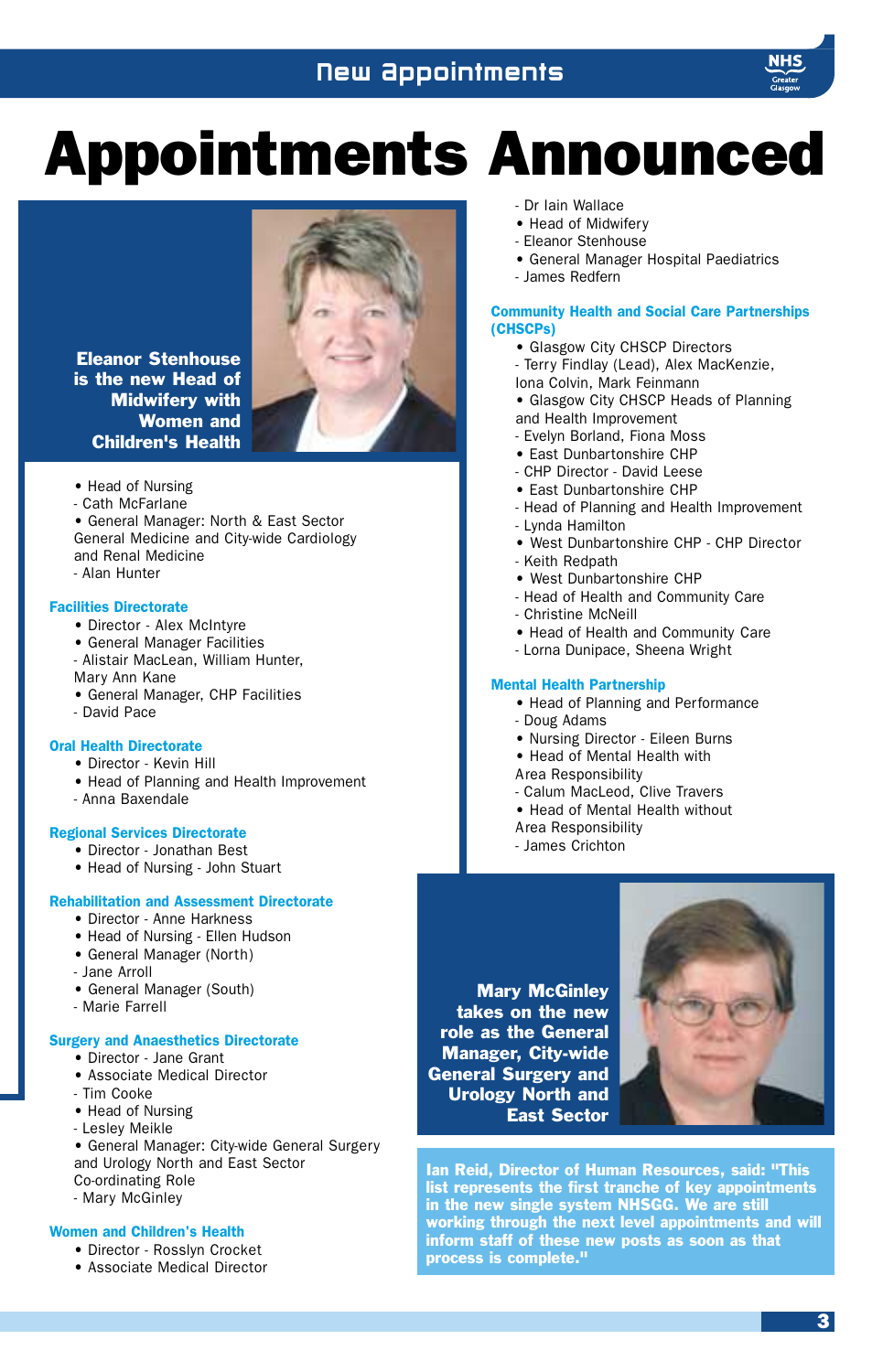## Art in mind at Stobhill and the Vicky

The new Stobhill and<br>Victoria hospitals with<br>cutting-edge in all s Victoria hospitals will be cutting-edge in all sorts of ways, but for the first time ever in Glasgow, they will be designed with art in mind.

NHSGG's new Arts and Health Co-ordinator, Jackie Sands, is leading the way and putting art and design at the forefront of the new hospitals and across NHSGG.

As an artist, a former art student, art teacher and theatre designer, Jackie has years of experience taking art out to the public, including managing the role of Art in the Health Service in East London.

Now it's Glasgow's turn and, as Jackie says, it is not a simple matter of putting pretty pictures on walls.

She said: "Far from it! Art in hospitals can make a difference to patients' recovery. It's about all your senses; seeing pictures, listening to music, feeling and making sculptures, performing in theatre and even smelling scented gardens.

"Participation is the biggest thing. It's not just the people making the art having all the fun!



Schools and other groups can produce art, patients and staff can take part and there are probably a million more ways too!

"The thing is, it works. Studies show that having a garden view or playing live music can reduce people's perceptions of pain and even cut the need for painkillers. It's also been suggested laughter can boost your immune system."

Jackie wants to make art a priority at the new Stobhill and

Victoria from the outset. Funded by the Scottish Arts Council, she'll be overseeing arts projects within the new hospitals.

"My job's to show investment in good design at the beginning pays off. I hope the new Victoria and Stobhill will look and feel quite different from what people are used to and within a few years we'll be able to see the difference quite clearly."

## UK staff first in managing conflict

NHS Greater Glasgow has become the first healthcare organisation in the UK to have staff qualified to City and Guilds level to deliver Conflict Management Training.

The 13 trainers have received their certificates and are now training others in the techniques to "de-escalate" situations before they develop into aggressive behaviour and violence towards hospital staff.

Kenneth Fleming, Head of Health and Safety for NHSGG's North Division, explained why he decided to organise the training: "We looked at our incidents statistics and realised there was a significant number of incidents involving violence and aggression to staff. We decided we had to train people to deal with these situations and brought in an external company to carry out the initial training and create our own in-house trainers."

Volunteers for the training came from all over the North Division and Maybo, a company specialising in conflict management, were brought in to

carry out the training sessions. Staff were taught to take defensive measures such as moving out of the other person's personal space, and also prepare an 'exit strategy' by making sure they know how to leave in a hurry.



Pictured: Some of the staff who took part in the course with Kenneth Fleming (far right).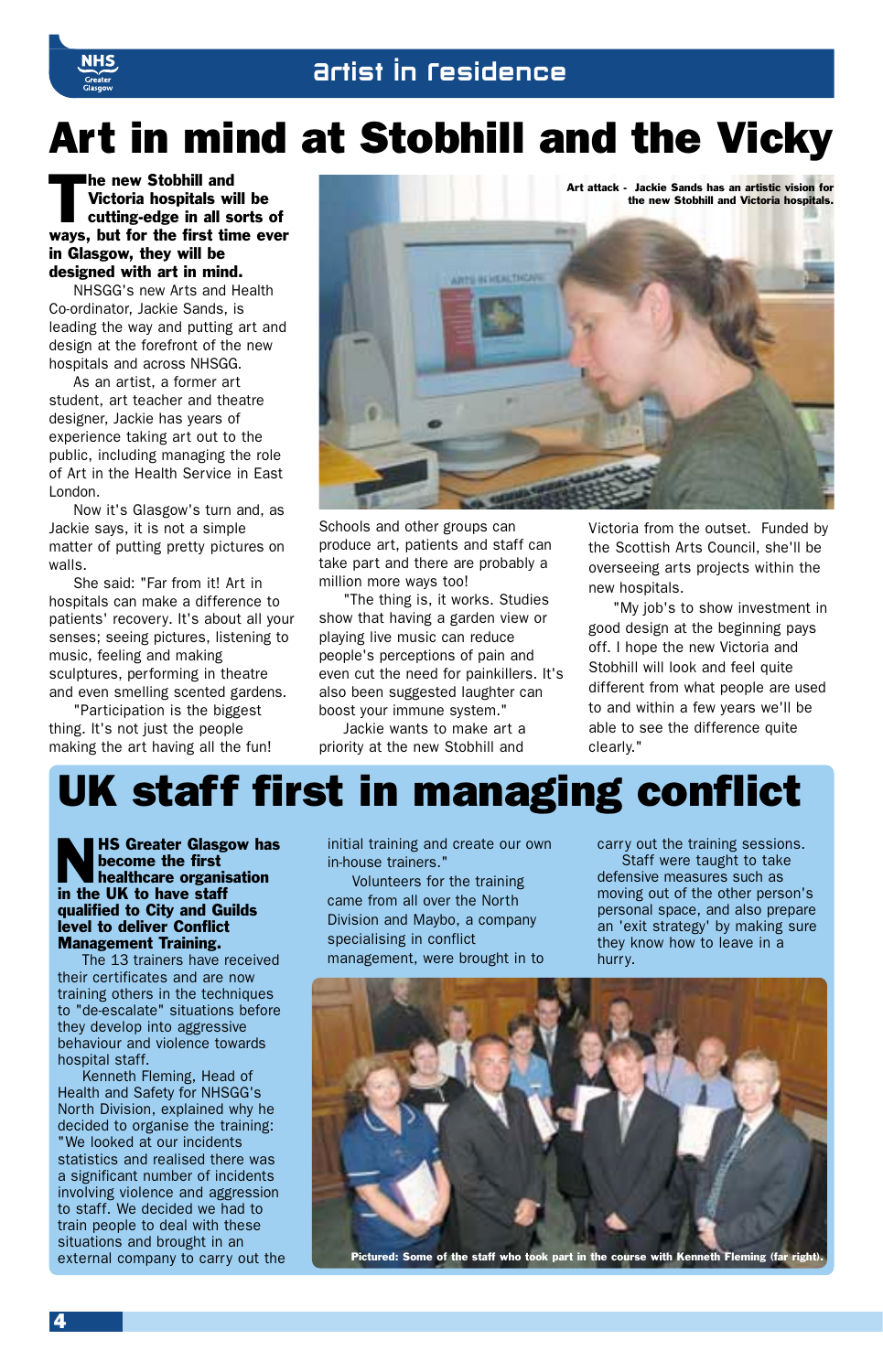## latest on Chps



# Work Ongoing on CHPs

ork is progressing to develop the new Community Health Partnerships (CHPs) which will improve the way local health services are organised and managed.

Nine new CHPs are being developed across Greater Glasgow:

• five covering Glasgow City (East Glasgow, West Glasgow, North Glasgow, South East Glasgow and South West Glasgow) • one covering West Dunbartonshire • one covering East Dunbartonshire • one covering East Renfrewshire • one covering South Lanarkshire (including the

Rutherglen and Cambuslang area of Greater Glasgow)

The six CHPs being developed across Glasgow City and East Renfrewshire will also be responsible for a wide range of social care services. These integrated CHPs will be known as Community Health and Social Care Partnerships and Community Health and Care Partnerships respectively.

The Scottish Executive has approved the Schemes of Establishment for eight of the nine CHPs. These documents set out how the new Partnerships will be structured and what services they will manage.

The Scheme of Establishment for the remaining South Lanarkshire CHP will be considered by the NHS Greater Glasgow and NHS Lanarkshire Boards in September 2005 before being submitted to the Scottish Executive for final approval.

Copies are available on the new CHP web-sites (www.chps.org.uk).

New introductory CHP leaflets and posters have also been distributed to health centres, social work offices and community groups across Greater Glasgow.

Work is also underway to develop corporate identity guidance for the new CHPs and to develop local communication plans to raise awareness of these new Partnerships.

Phase 1 of the management reorganisation of Greater Glasgow, which included the CHP Director posts and some of their direct reports, is complete. The full management teams for each of the CHPs will be established following the completion of Phase 2, which will run until the end of September 2005.

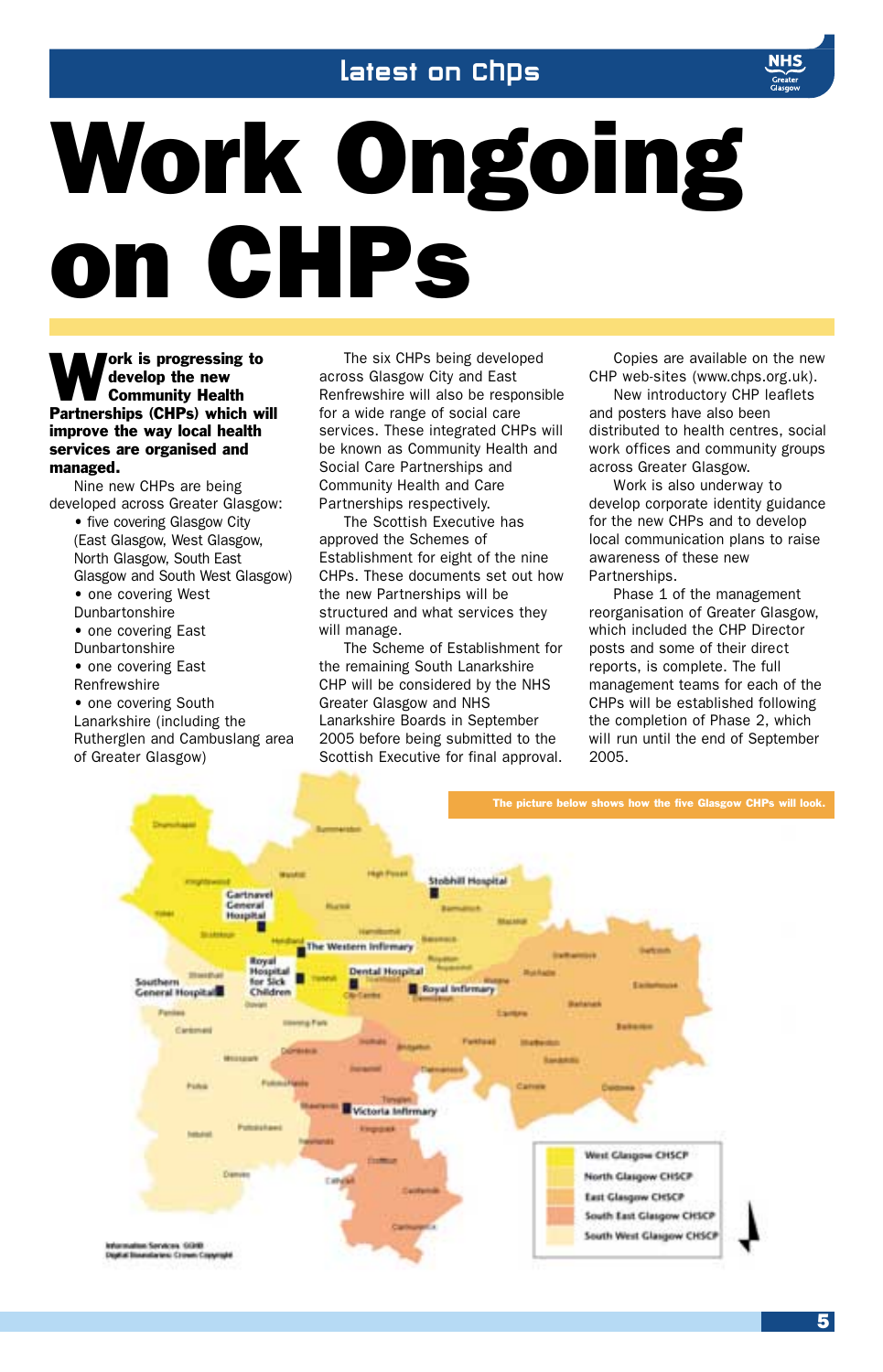

## Can You Fill this Prescription

**Many staff across NHSGG**<br>are finding their roles are<br>changing and this is are finding their roles are changing and this is nowhere more evident than with clinical pharmacists based in hospitals.

Before, they waited for someone to turn up with a prescription usually in the basement of the hospital - and that would be their only contact with other staff and patients.

But, that has all changed and now many clinical pharmacists are working on wards as important members of clinical teams.

Their role is much more public and they are often seen chatting to patients up and down the wards in Glasgow's hospitals.

So what are their main duties? Clinical pharmacists have a varied role to play on our wards. They will take medication histories, check what patients have been prescribed and what progress patients are making, as well as advise doctors on the most effective medication.

Ysobel Gourlay has worked as a pharmacist for 19 years and is currently based at Gartnavel Royal Hospital. She welcomes the increased role for pharmacists in the NHS.



Ysobel Gourlay chats to a patient. Picture courtesy of Jamie Simpson, Society. Ysobel Gourlay chats to a patient. Picture courtesy of Jamie Simpson, Society.

She said: "Initially pharmacists were just thought to put pills in bottles. Now we are on the ward, working as part of multidisciplinary teams. We are much more involved and I think much more respected as part of the team."

The next for pharmacists is the extra qualifications to enable them to prescribe themselves, albeit in agreement with clinicians. Already many pharmacists are taking this step.

Whatever happens in medicine over the next few years, pharmacists will certainly have a huge part to play.

## Mac Ball Time

This year's Mac Ball takes place at the Moat House Hotel, Glasgow on Saturday, October 1, 2005.

Held in aid of Marie Curie Cancer Care, the event includes a four-course dinner, ceilidh and disco. Tickets are £45 per person.

Details: www.themacball.com or call 0141 632 3350 / 07866 775026.

## Speech and Language Therapy Week

**The Royal College of Speech and** Language Therapists is holding a dedicated Speech and Language Therapy Week to coincide with its sixtieth anniversary.

Look out for information stands and local events from October 10th-14th, 2005 which aim to explain more about the beginnings of the profession and highlight the diverse range of clients and disorders with which SLTs now work.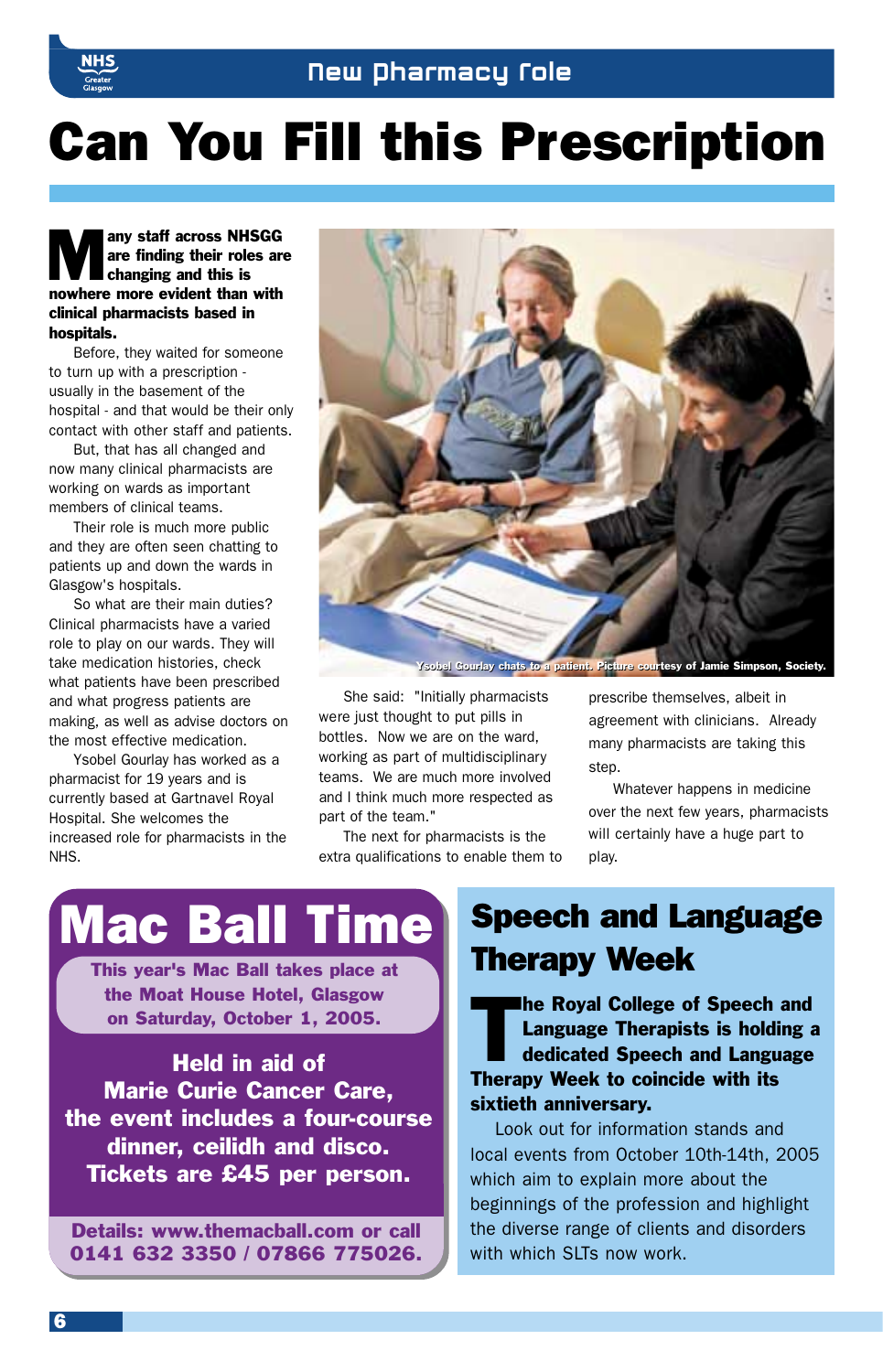*The Endoscope The Endoscope* Casting ouch Socket

**NEW** 

ews reaches The Endoscope that NHSGG intends to set up a film and tv service to scam a few quid from production companies eager to find unusual locations to wit; various used and disused hospitals.

Perhaps this new effort will secure some silver screen glory which amounts to more than the odd episode of Taggart. Clearly there are locations here that could've been contenders for some of the classics of yesteryear:

> • Colorectal Surgery Department, the Royal

- The Ring
- Western Infirmary Christmas Party - Dr Strangelove
- Glasgow Dental Hospital
- and School Jaws
- Cowglen Hospital
- The Vanishing
- Southern General
- The Sweet Smell of Success

## Bob-a-job

s most semi-alert staffers<br>will have noticed, Robert<br>Calderwood (pictured) has will have noticed, Robert Calderwood (pictured) has received the dubious honour of being given the job as hospitals head honcho along with the worst acronym in the long and torrid history of health service management - COO - the Chief Operating Officer. This, as you will gather, will keep The Endoscope supplied with cheap shots and jokes obvious even to Big Brother contestants for years to come.

However, to delay the inevitable, the COO escapes the slaughterhouse this time only to make room for other (real) acronyms that do not bear close scrutiny.

The British Army is second only to the NHS in organisational lunacy and so officers in Germany can look forward to being appointed as Divisional Intelligence Liaison Duty Officers. As always, the Navy bring up the rear with their Flag Lieutenant to the Admiralty Board.

Gartnavel General - This is Spinal Tap

- Weird Science

• Radiology, Victoria Infirmary

• Dalian House - Unforgiven

Acronyms are not restricted to job titles and there are many in healthcare which often appear in the margins of notes, hopefully remaining unintelligible both to patients and their solicitors. You can find a good selection from around the world at

http://www.businessballs.com/acro nyms.htm

Gems (see what I did there?) include: AGA - Acute Gravity Attack (patient fell over); BUNDY - But Unfortunately Not Dead Yet; DTS - Danger To Shipping (obese patient); FLUF - Fat Little Ugly Fellow

and see Cowglen Hospital

> In the brave new work<br>Community Health<br>Partnerships, NHS an<br>authority staff will come n the brave new world of Community Health Partnerships, NHS and local together to work as one finely honed machine in the service of the people - without rivalry. Aye, right.

This joke posted on the internet by unnamed members of staff at a hospital in the north of England suggests that it could be some time before there is a merging of minds.

How many social workers does it take to change a light bulb?

They can't - they don't have the skills. But they would be able to print a leaflet entitled 'Coping with Darkness'. • Orthopaedics Department,



(particularly popular in this part of the world); FOBIO - Frequently Outwitted by Inanimate Objects; LONI - Lights On, Nobody In; MEGO - My Eyes Glazed Over (popular expression among 'caring' GPs); NQR - Not Quite Right; PITA - Pain In The A\*\*e; SIG - Stroppy Ignorant Git; TOBASH - Take Out Back And Shoot; TUBE - Totally Unnecessary Breast Examination; UBI - Unexplained Beer Injury, and; UNIVAC - Unusually Nasty Infection - Vultures Are Circling.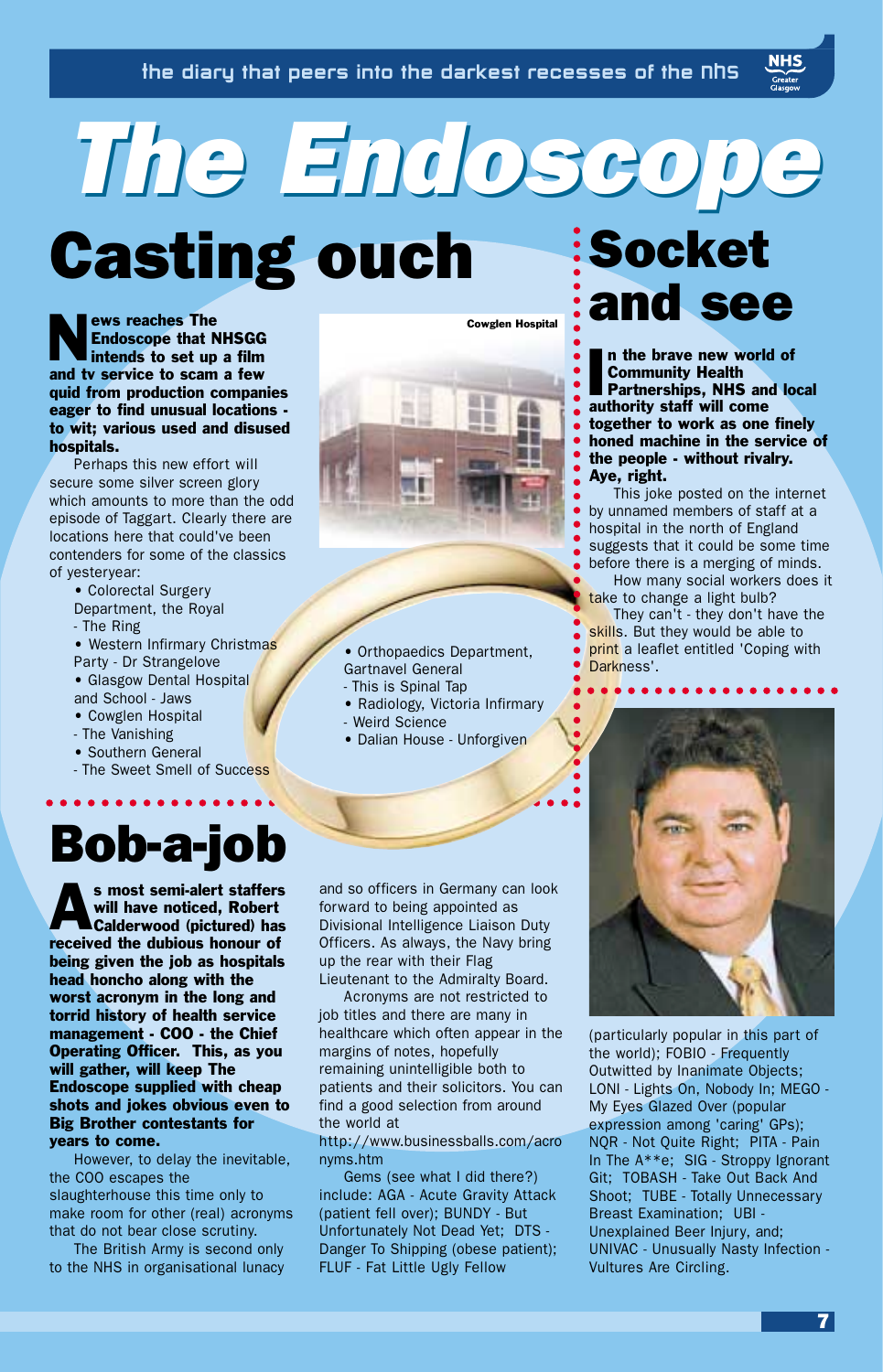

## Focus on Ruth Edwards

# Tang Soo For th

## s martial arts go, Tang Soo Do is not the best known. But<br>for PCD's Ruth Edwards, it's been one of the best things<br>she's ever done. for PCD's Ruth Edwards, it's been one of the best things she's ever done.

For Ruth is the current Tang Soo Do World Champion for both the Ladies 1st Dan Free Fighting and the Ladies 1st Dan Hyung.

Ruth (32), a Senior Prescribing & Information Analyst with the Medicines Management Team, was one of five women who were part of a 25-strong British team competing in the 11th Tang Soo Do World Championships.

Held this year in Watford, the Championships attract the very best martial artists - both men and women - from across the globe, including



success is due to dedication to training in a martial art that she clearly has a great talent for. Fortunately she is also unusual in elite sportsmanship in that she actively enjoys training itself and not just the 'big match.' We are all looking forward to her further success in 2007."

So how did the former maths teacher end up being a world champion in martial arts?

At the tender age of 14, Ruth was persuaded to go along to her local Tang Soo Do lessons by a close friend. She loved it so much, she continued to practise her art until 1995 when she had to give it up because of work and other commitments.

Ruth started working for NHSGG three years ago after working as a maths teacher in Gateshead and studying for an MSc in Operational Research. Based at the PCD HQ at Gartnavel, her job involves data analysis for the Medicines Management Team, including looking at general prescribing trends and prescribing data.

She had been in the job for a year when she decided to take up Tang Soo Do again after discovering there were classes at the Kelvin Hall in Glasgow.

She said: "Tang Soo Do is an ancient Korean martial art of self defence. During training there is no contact and we don't use weapons. It's quite skilful. We do fight and block, but the idea behind it is to stop the punch or kick about an inch away from your opponent."

Ruth also does hyung which is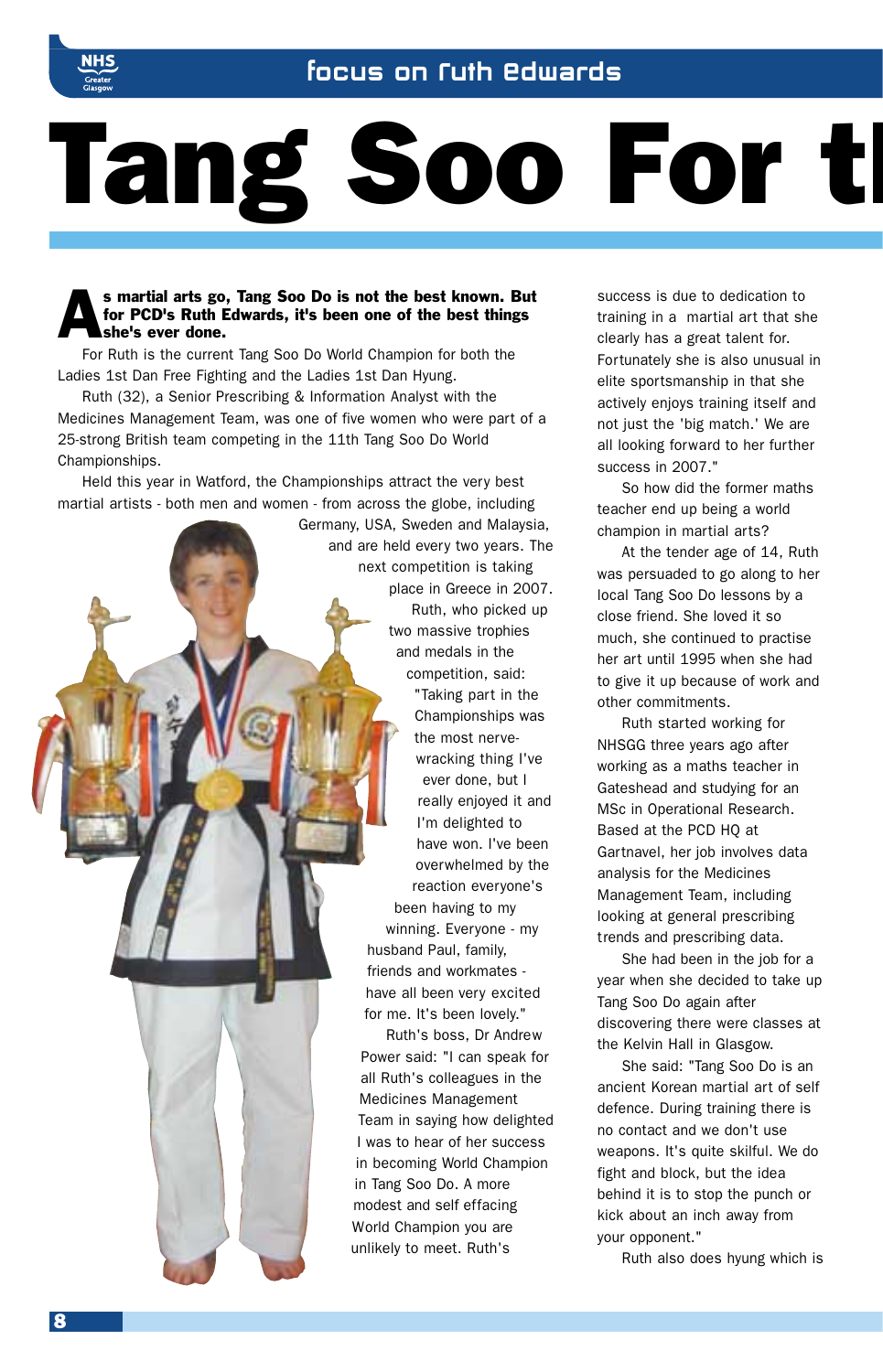## Focus on Ruth Edwards

# he Trophies

the Tang Soo Do equivalent of kata - an exercise demonstrating the specific movements of a martial art. She trains three to four times a week, going up to five or six times in the lead up to competition. As well as this punishing schedule, she also finds time to fit in going to the gym and climbing mountains.

She said: "I really enjoy Tang Soo Do. It's very physical and demanding, but really great to take part in. I'd recommend it to anyone."

Interested in Tang Soo Do?: • pop along to the classes at Kelvin Hall Sports Arena, Glasgow on a Tuesday night between 8pm and 9.30pm or • contact the United Kingdom Tang Soo Do Federation on 07816 571346 or go to their website: www.uktsdf.org.uk



# An Easy Way to Save

**a** cooking for an easy way<br>to start a savings<br>account or to obtain a to start a savings loan? Then why not join the West of Scotland NHS Employee Credit Union?

A financial cooperative, owned and controlled by its members, the Credit Union is easy to join and open to all NHS employees working in the West of Scotland.

Some benefits of joining the Credit Union include:

• Savings are made easy with payroll deduction;

• Dividend Paid on Savings;

• Loans are tailored to meet the needs of the individual and terms are flexible;

• Loans at reasonable rates of interest;

• Free life insurance on savings & loans (at no extra cost to the member);

• No hidden charges or fees; • The Financial Services

Authority regulates Credit Unions: and

• Members have access to the Financial Services

Compensation Scheme.

## How to Join?

For more information or a membership application pack call the Credit Union office on 0141 886 7246, alternatively you can download a form from their website:

www.nhscreditunion.com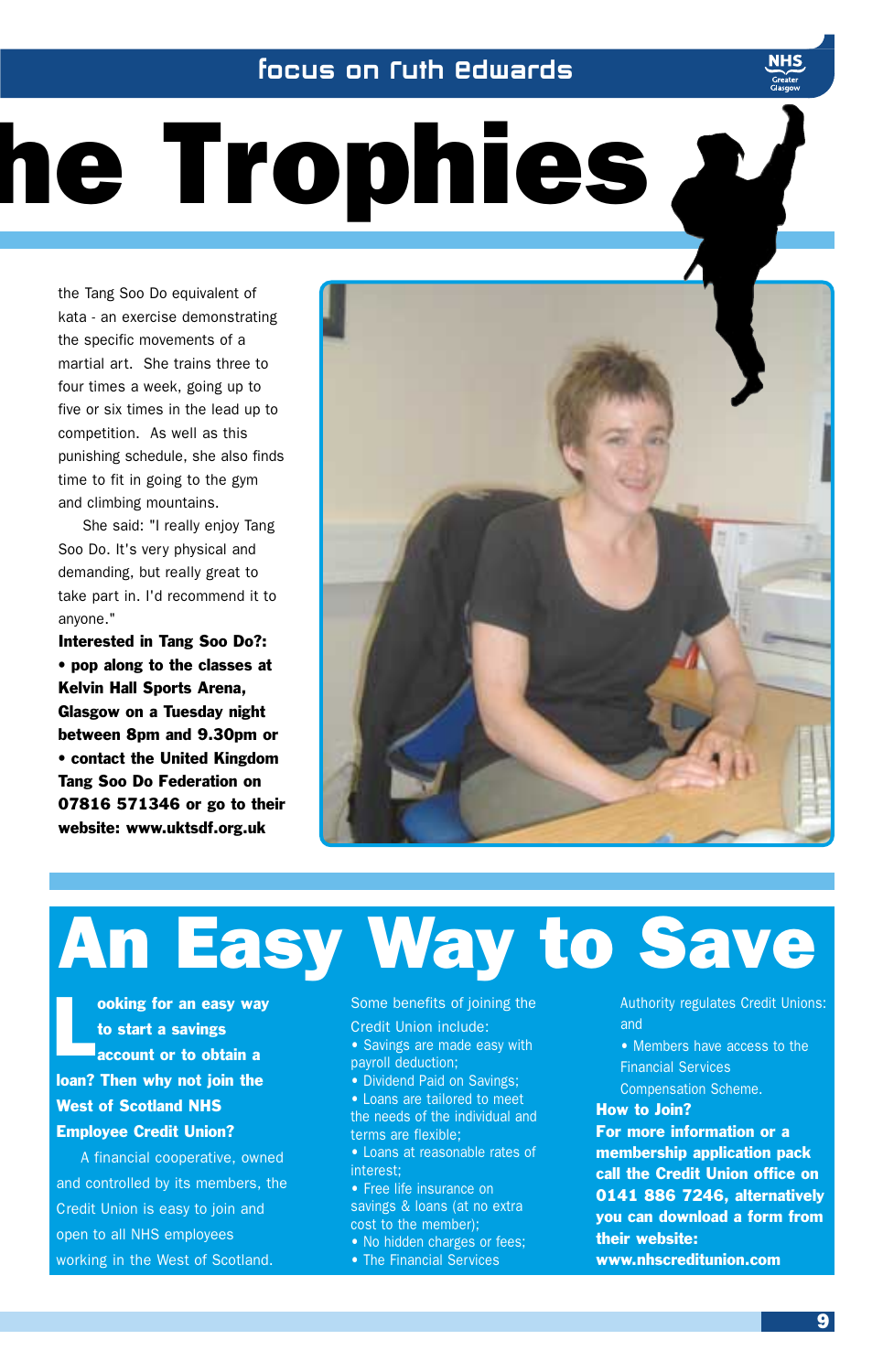

# When Caring Becomes Too Much

The job of NHS staff is to<br>care for others. Whether<br>you work in a hospital or care for others. Whether you work in a hospital or go out to visit people, the aim is to look after those who are sick or frail.

For many the job doesn't stop when we go home - families need looking after too and for some of us this can bring real pressure to bear in trying to divide time and energy in order to care for a sick child or elderly relative.

Shona MacInnes is NHSGG's Carers Co-ordinator, the only post of its kind in Scotland.

She said: "We are aware that, just as with any other organisation, some of us are carers at home too with all that entails in juggling the conflicting

demands of work and home."

Asked to define a carer, Shona said that, for practical purposes, the profile was generally broken down into three groups:

• A Carer is someone who looks after a partner, relative or friend who cannot manage without help because of illness, frailty or disability. They may or may not live together.

• A Young Carer is a young person up to the age of 18 who provides care and support for a family member who is affected by chronic illness or disability.

• A Parent Carer is a parent of a disabled child or young person.

While many Carers look after people on a full-time basis, others do so for part of the time in

tandem with other commitments.

Shona said: "NHSGG has carers policies in operation. There are ways in which we can help staff, but some people don't like to approach their manager because they're not sure what the response will be. Fortunately, staff who tell me they've enquired about the support available to them have also said that they were made to feel quite comfortable about doing so."

So what help is available? You can ask for a copy of your divisional carers policy or get it from the intranet. The policy will give you details on the type of help you can ask for. For instance, it might include information about requesting paid or unpaid leave,

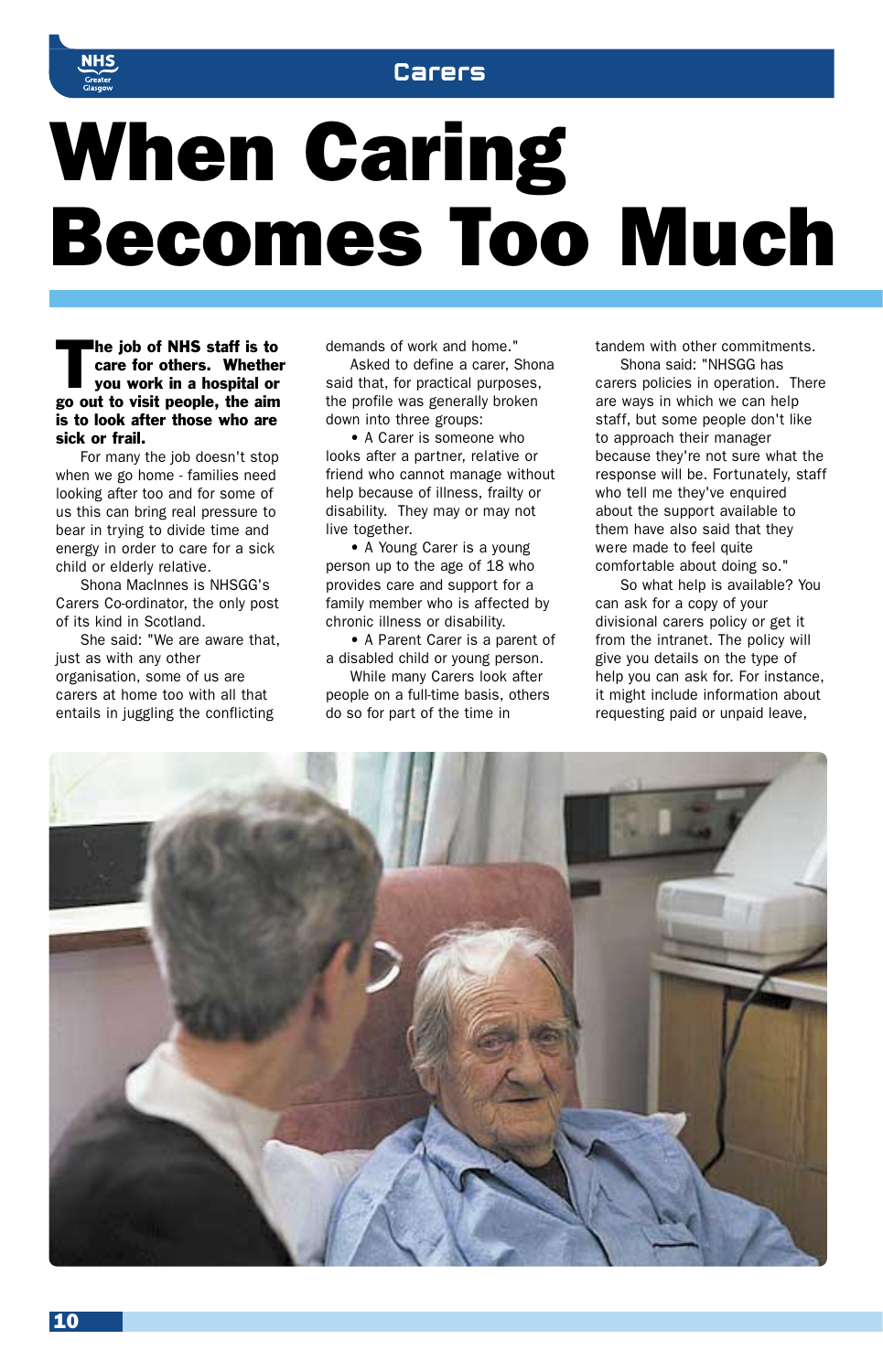## Wish granting charity with national ambitions



UK-wide charity which<br>organises special days<br>out for seriously ill you organises special days out for seriously ill young adults aged between 16-40 years is appealing to NHS Greater Glasgow staff to nominate patients to enjoy an outing of their choice.

The Willow Foundation was launched in 1999 by former Scotland and Arsenal goalkeeper turned TV presenter, Bob Wilson, and his wife Megs.

It was founded in memory of their daughter Anna, who died aged 31 the previous year from a rare form of cancer.

As part of a national awareness campaign in October, the charity is visiting Glasgow Western Infirmary's Function Suite (beside the canteen) on Wednesday, October 5, between 12 noon and 2 pm, with presentations at 12.30 and 1.30 pm.

Members of the Willow team, including Bob and Megs, will be there to explain the charity's work in more detail.

The Foundation defines seriously ill as any condition that is life threatening.

Special days have included everything from tandem sky diving, HGV driving and flights in microlights, to family trips to a theme park or a London show.

The charity relies heavily on medical staff recommending its service to their patients.

If you can't make it along, you can still recommend a patient. Contact the charity at: tel - 01707 259777; email -

info@willowfoundation.org.uk; website www.willowfoundation.org.uk

being given time off in emergencies and having time off to accompany the person you care for to hospital appointments.

A member of staff who recently accessed one of the divisional carers policies told Staff News: "I explained my situation to my manager and we agreed an arrangement to allow me some time off to carry out my caring duties. I was happy with the outcome of that.

"My concern, though, was that I didn't ask at the time about how many people the information would be passed to, what level of detail they would have and who would be able to access it. It can be difficult for carers to talk about their situation and there are some circumstances you'd prefer not to share with others."

Helen Ostrycharz, Director of HR for the Yorkhill Division, was happy to provide that reassurance.

She said: "Personal information discussed as part of an application for Carers Leave is definitely on a "need-to-know" basis. Normally the only others who need access to anything personal will be the manager granting the leave, usually in conjunction with an HR manager giving advice on the application of the policy. There may be others such as immediate supervisors or work colleagues who will need to know only that a planned absence has been agreed so that arrangements can be made to cover the workload."

Other types of help available includes:

• an Information and Support Line - 0141 353 6504 or e.mail carersupportline@crossroads-

scotland.co.uk.

• and several leaflets.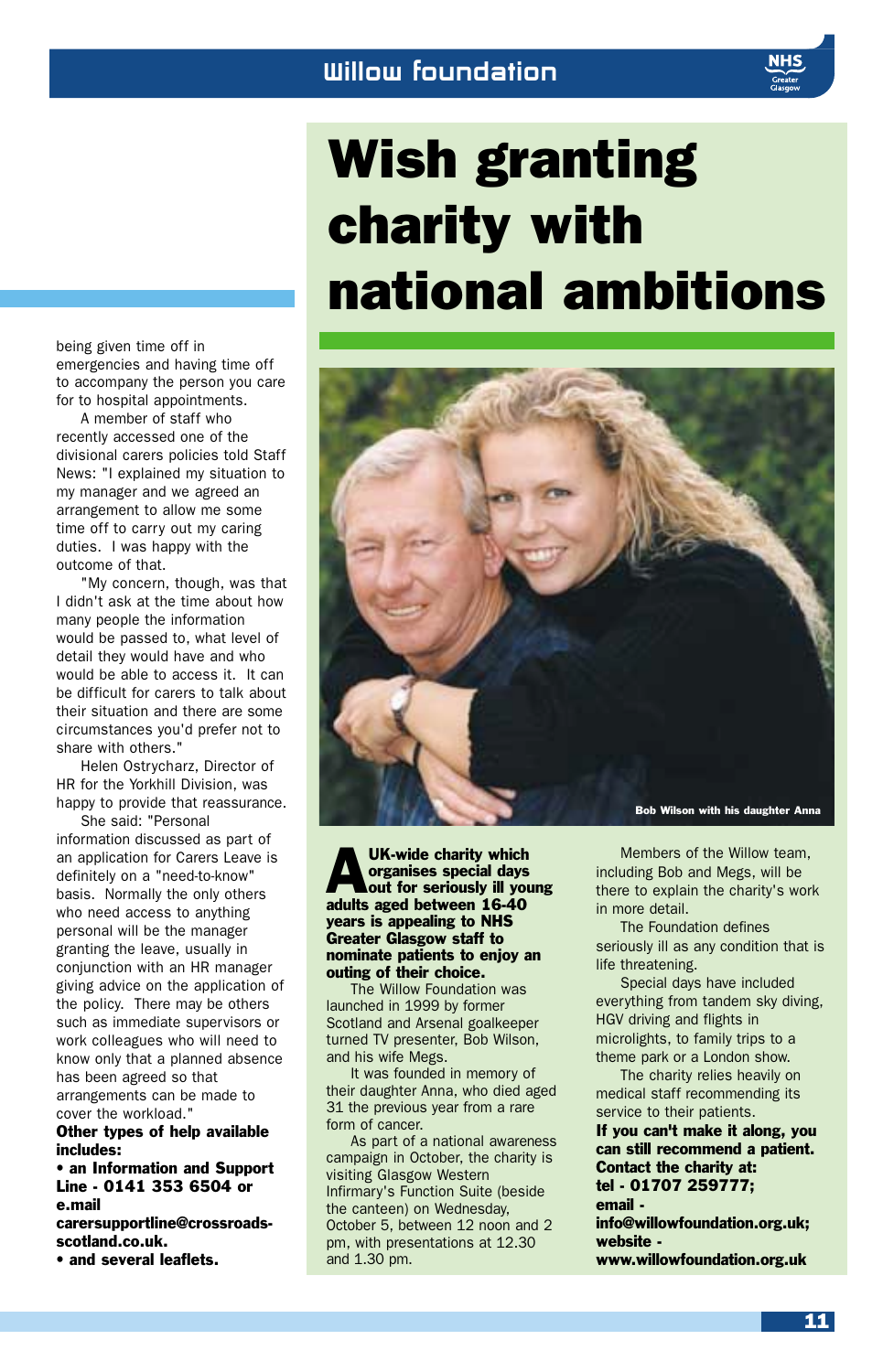

# AHPs Play Important Role Too

Med Health<br>Professionals (AHPs)<br>In an important role Professionals (AHPs) within NHSGG - helping to cut waiting lists, taking on more and greater responsibilities.

However, although they are all grouped under the one name, there is no such thing as the AHP profession. Instead, there are a number of professions and they all provide very different services.

A number of AHPs are represented on the Area Partnership Forum - Dieticians, Podiatrists, Occupational Therapists, Radiologists and Physiotherapists and each of these and the other AHP professions have their own professional structure.

With the reorganisation and modernisation of Glasgow's health services, some AHPs have raised concerns about the effect this will have on how they work and the

input they will have into major decisions affecting them.

For instance, with the development of Community Health Partnerships (CHPs), the proposed structure of the new organisations means there will be one AHP lead for each CHP. In other words, all the AHPs working within that CHP will be represented on its management committee by one person - someone who may be in a completely different speciality.

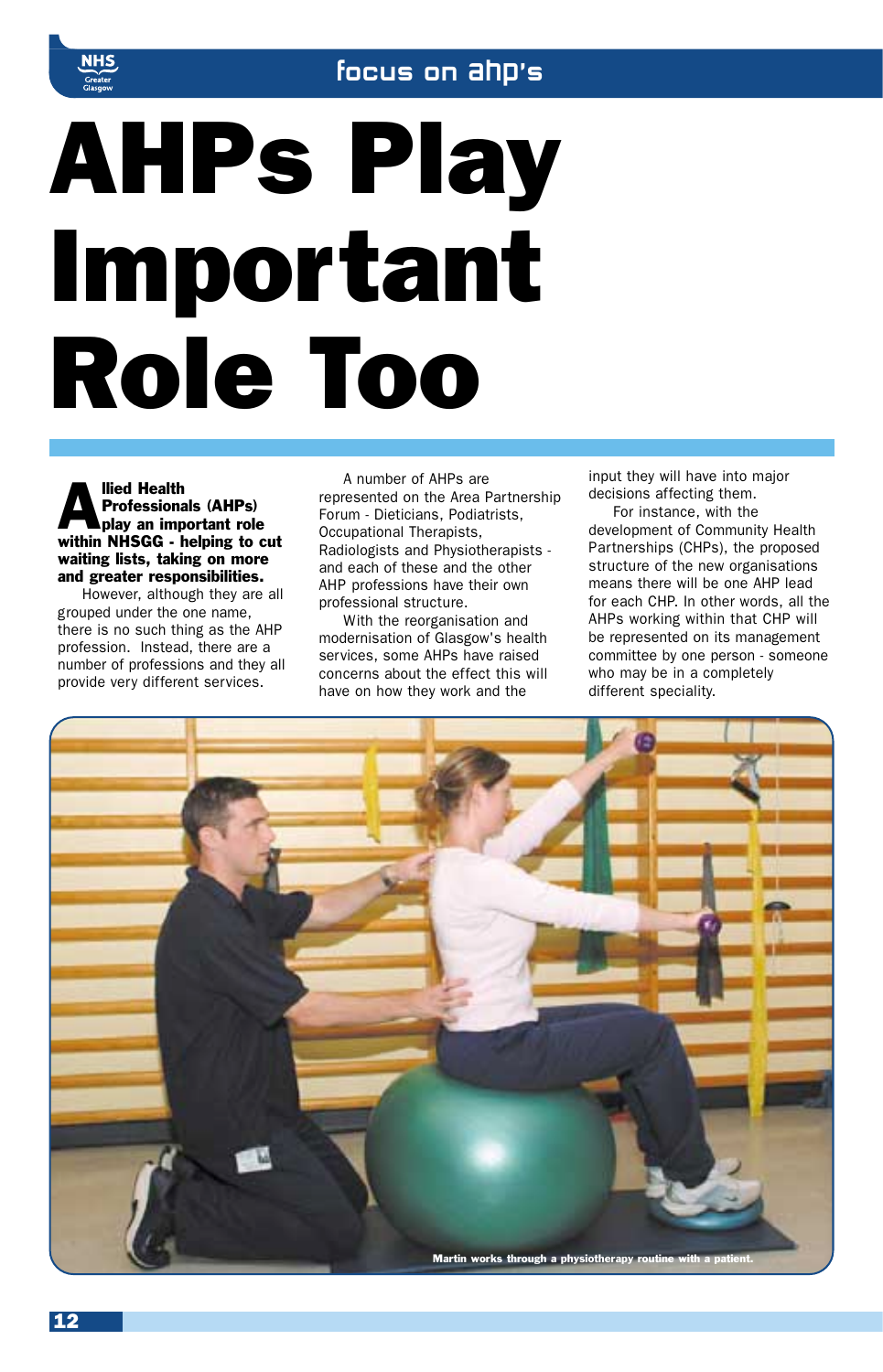

Caroline Fee, who represents the Society of Chiropodists and Podiatrists on the Area Partnership Forum, highlighted some of the issues.

She said: "AHPs have been saying for a long time that there needs to be more awareness of the differences between the professions. AHPs have real concerns over the practicality of one person speaking for such a number of diverse professions. There is another issue in that some AHPs may be placed in teams led by a manager with no professional leadership accountability for their profession. We need to look at the implications of this and AHP staff representatives have met with NHSGG's Chief Executive and Director of Planning and Community Care in order to raise these and other issues."

Catriona Renfrew, Director of Planning and Community Care, said: "This was a really positive, productive meeting and we were able to address a number of the issues raised by the AHPs. We recognise the critical role they play in direct patient care as well as in driving service change and innovation. Our new organisation aims to strengthen the influence and role of AHPs, through the creation of CHPs, and the new Rehabilitation and Assessment Directorate, which will bring together dietitians, physios, OT, speech and language therapists and podiatrists working across the acute services."

So what are the different professions who come under the AHP banner? Over the coming issues, Staff News will be taking a closer look at the work of AHPs, starting with the acute physiotherapist......

Martin Yorston has been a physiotherapist for three years working in Stobhill and the Royal Infirmary.

He said: "We go through 27 different rotations - including Out-Patients and I like the variety and scope of that, but I enjoy working in the Acute wards.

"I'm in Surgical in the High Dependency Unit, so many of the patients have respiratory problems. There's a lot of chest physiotherapy. Many patients are immediately postsurgery so we have the complication of healing wounds, the fact that they are generally not mobile and we

have a fair amount of heavy moving and handling. They can be in here a long time.

"I first got interested in physiotherapy early on, at about 15, because I play rugby and thought I'd like to get involved in the sports side of things. Working in the hospital, though, I'm widening my experience all the time and find that I actually like the long-term contact with patients.

"We're probably one of the professions that manages to have the most sustained close interaction with patients. It gives them time to learn to trust you and the very close physical contact helps with that. You get to know them and it lets you make better decisions about how to treat them. That's probably the biggest challenge for me - how

as physios we work in such an individual way and design treatments for patients that won't affect the healing process.

"That's why it's so important to liase with nursing staff and be aware of any changes you may need to take into account.

"The other side of that is the most rewarding aspect of the job when you can see the effect of what you do and actually see people improve and recover.

Physiotherapists have made a real difference in cutting waiting lists because of the number of new clinics and extended practitioner roles. I think the profession is making a more important contribution to the service all the time."

Members of the Allied Health Professions, such as the podiatrist below, provide a valuable service in our hospitals and in the community.

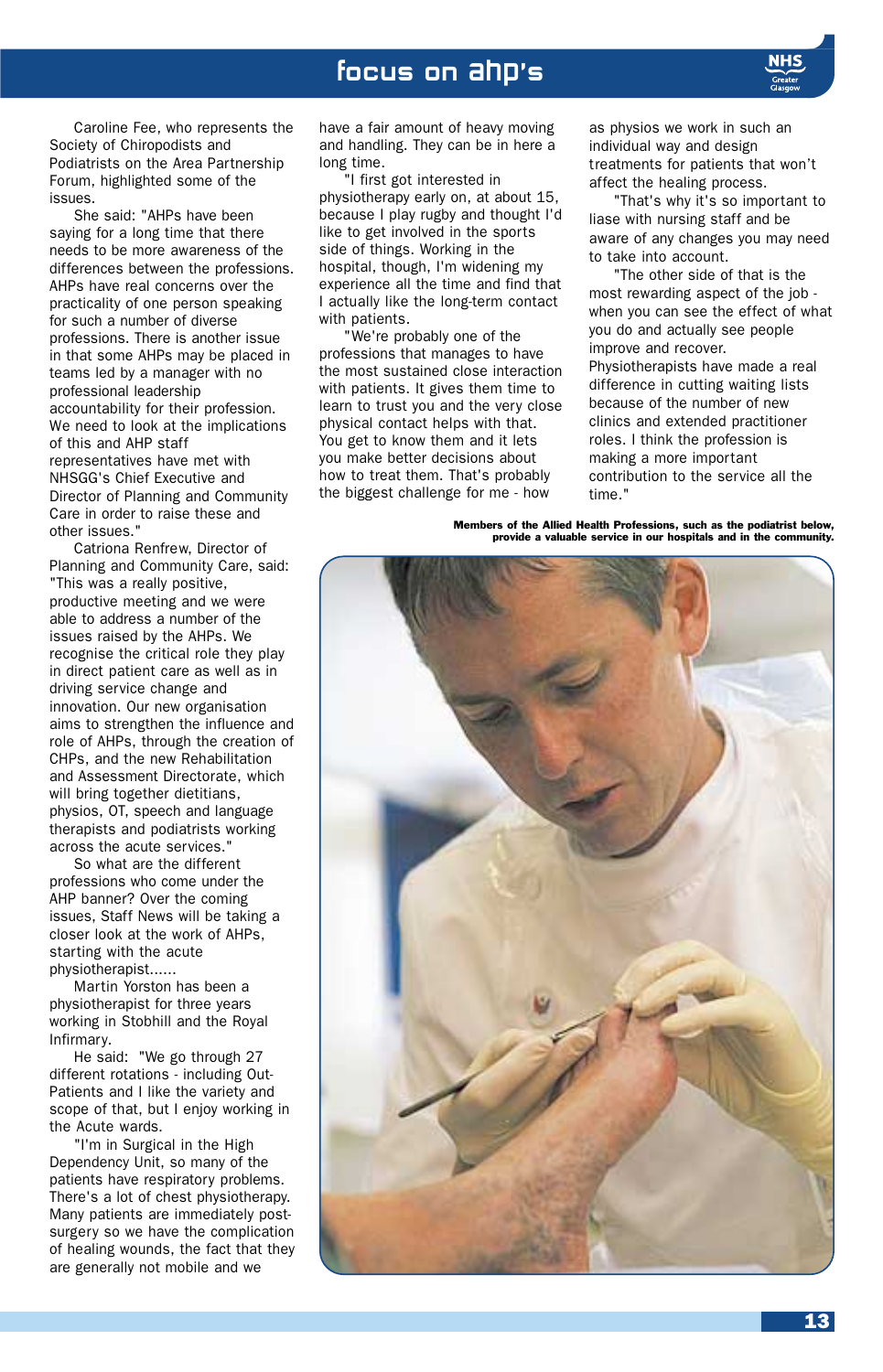

# The Doc Rocks!

e's enjoyed some of the<br>hest seats in the house at<br>many of Glasgow's biggest best seats in the house at music and sporting events, and it's all been part of his working day as a GP.

Dr Eamonn Brankin is the city's Co-ordinating Medical Officer for Major Event Medicine together with his team of NHS Greater Glasgow staff, or as he describes it: "I'm the rock and roll doctor!"

Events can range from 10,000 REM fans at Glasgow Green, to the Pollok Family Fun Weekend and the G8 summit at Gleneagles.

At various times since 1990, when Dr Brankin took up the post, he has also looked after stars such as U2, Oasis, The Corrs, Rod Stewart and Eminem.

The team has also worked during Glasgow's Hogmanay party to treat over-enthusiastic revellers who have injured themselves.

His expertise in sports medicine has led him to covering football fixtures ranging from Albion Rovers and Celtic to the Champions League Final at Hampden Park two years ago.

The decision to create event doctors was taken following the Hillsborough football stadium disaster.

Before an event, the team draw up a list of staff and resources based on crowd numbers and potential risk.

Generally staff treat dislocated shoulders, sunstroke, head wounds, asthmatic attacks and epileptic seizures.

More serious injuries are treated immediately at the event, before patients are taken to hospital by the Scottish Ambulance Service.

Dr Brankin said: "The ethos is that we try to deal with anything that comes along on site, to

minimise the impact on Accident and Emergency departments."

The specialities involved can include GPs, consultant surgeons, nurses, and anaesthetists.

"We have an event medical centre if there was to be a major incident," explained Dr Brankin, "and that would become a MASH type unit. We would deal with what we can on site and then refer patients appropriately."

Dr Brankin is one of the few doctors to have a Diploma in Immediate Care from the Royal College of Surgeons, is a founder member of the Academy of Immediate Medical Care, has a Diploma in forensic medicine, as well as his background in acute care and as a GP.

He added: "I'm lucky to be working with a very good team of clinicians across NHSGG."

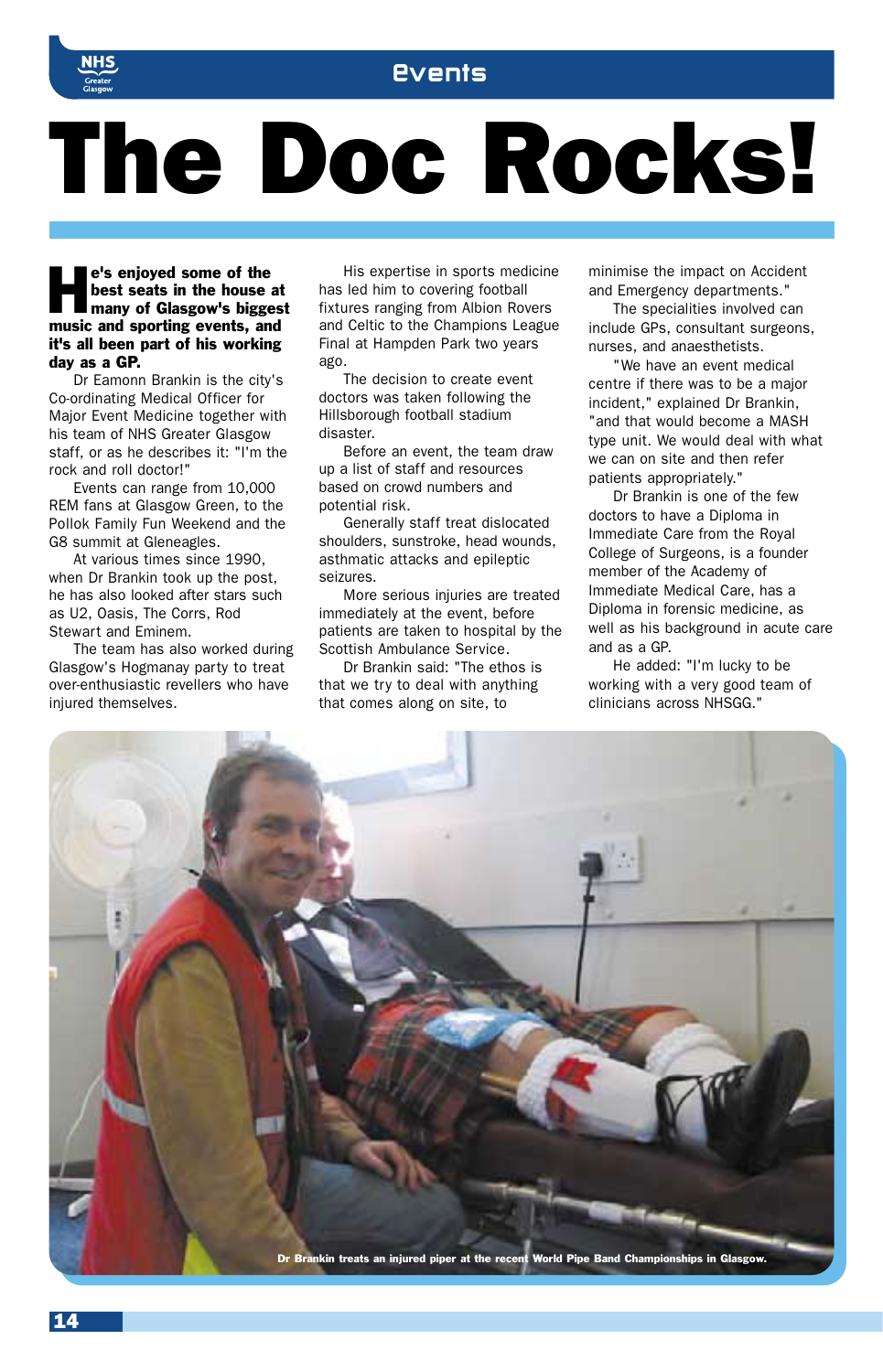# NHSGG IN THE MEDIA

The Communications<br>Department have hand<br>another busy two m Department have had another busy two months on the media front with NHSGG regularly making the headlines. There have, as usual, been some controversial stories and also some successes in getting the word out on positive examples of the services we provide.

Here we take a look at some of the big stories they have handled recently.

### Launch of Babycam

In late July, the Press Desk staged a very successful media launch of Babycam - a new hi-tech two-way camera allowing mothers confined to bed to keep an eye on their babies in the Princess Royal Maternity's Special Care Unit. Excellent coverage was achieved on STV, BBC TV and radio, all major radio stations plus an excellent spread in the Scotsman, Evening Times and other print media.

Babycam set to help mothers bond **Experts amazed as baby** webcam is a hit with mums



## Availability Status Codes

In July, the department's Press Desk managed some intense media relations around the issue of Availability Status Codes (ASC). As the largest Board in Scotland with the highest number of patients with an ASC, NHSGG attracted much attention when the SNP released new figures to the media. A variety of patient experiences were highlighted throughout the national

media however the Press Desk worked hard to stress that given the size and scope of the complex tertiary surgical work carried out in NHSGG the number of patients with an ASC tends to be higher. It was also pointed out that the number of patients with an ASC is reducing and that more than 80% of ASC codes in NHSGG are patient driven. The Press Desk therefore did manage to achieve some successes in turning coverage around.

## New bed modelling proposals

In July, new bed modelling proposals were put to the NHSGG Board. Three different bed model options were put forward which would see an overall decrease in the number of inpatients beds between around 175 and 300. While the media did report on the potential bed losses the Press Desk ensured that what could have been a very negative media story was balanced by highlighting that the bed modelling proposals also proposed radical new redesigns which opened up excellent possibilities for patient care in the future.

## 10% cut in beds as hospitals aim for patient care shake-up

Union's anger at Greater Glasgow scheme

## Focus on the West of Scotland Oral and Maxillofacial Unit

In early August, the Press Desk took the opportunity to promote the work of the West of Scotland Oral and Maxillofacial Unit, based at the Southern. An exclusive look inside the unit, which creates new faces and body parts for those who have been disfigured as a result of illnesses and injuries, was offered to the Evening Times. The paper was given full access to the Unit and met with staff and patients - the result was an excellent front-page piece plus a double page spread inside the paper.

## Scottish Heart Transplant Unit

In response to false claims in a Sunday newspaper that the Scottish Heart Transplant Unit based at GRI may be closed down, the Press Desk worked out-of-hours over a weekend to strongly refute the story and set the record straight.

It was stressed that, contrary to any suggestion of closure, the remit of the national unit is currently being expanded to form a National Centre for the Treatment of Advanced Heart Failure (NCTAHF) so that more services, including alternatives to heart transplantation, can be offered.

As a result the Evening Times ran a story the following day reassuring the public that NHSGG was in no way planning to close the unit.

## **Heart transplant** unit won't shut. say health chiefs a Bossey draw closurer where just nine can

in Bossers drive closurer when and rose in